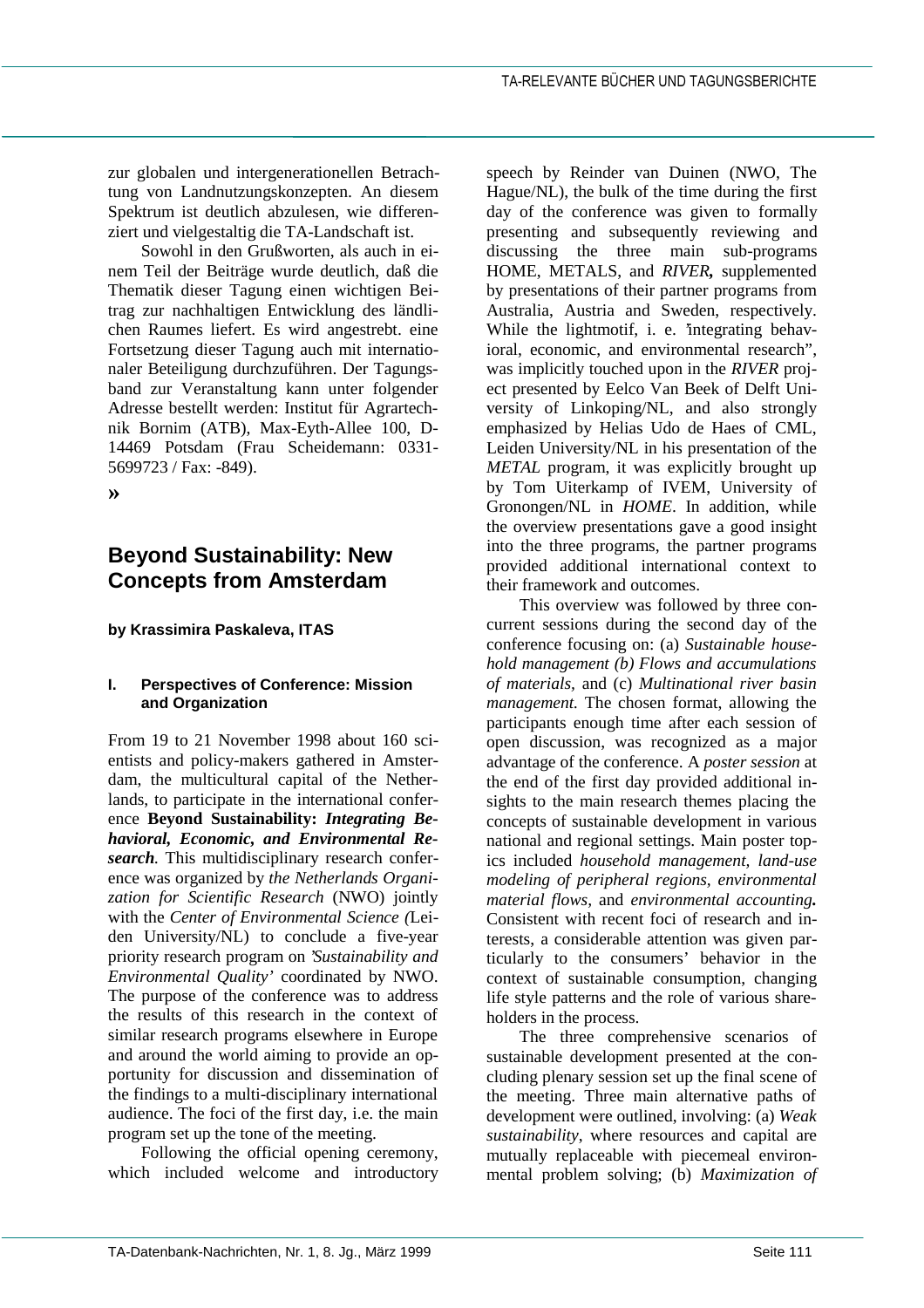*eco-efficiency and economic growth by integrated policy*; (c) *Strong sustainability*, comprising the precautionary principle, low substitution of resources and capital, low consumption of resources, lifestyle and technology changes.

In addition to its main goal, as discussed above, the conference also steered towards reaffirming the case of *interdisciplinary long-term studies on sustainable development* by addressing relevant inadequacies in scientific design, research organization, and funding policies. Accordingly, delegates included both scholars and representatives of funding and regulatory agencies. More than 160 participants from 28 countries from all over the world had the unique opportunity to meet and discuss new theoretical foundations for the design of future policies of sustainable development. Overall, if one were to look for a central theme or a leitmotif inherent in the three main and their partner programs, in around 21 individual paper presentations given in parallel and open discussion sessions, and about 16 oral poster presentations each addressing the conference theme with a broad range of disciplines, it was the notion of a change of paradigm in future research on sustainability.

## **II. Conference Highlights: Overview of Essence**

Naturally, the three main topics of the conference composed the core of the program. However, the essence of the agenda was the discussion over the conceptual basis and the guiding view of sustainability – a debate which, in recent years, seems to appeal only to the bold in the field. To no one's surprise, *the debate over weak versus strong sustainability,* became a major highlight of the conference. The key opponents W. Van Dieren (IMSA/NL) and Eduard J. Bomhoff (Nijenrode University/NL) got into a bitter verbal fight over the key issues '*Which is the right approach to sustainability:* The *steady-state-technological pessimism* or the *economic growth-oriented technological optimism*?' On one side, Dieren, a world-known advocate of strong sustainability, argued that the latter is the 'only and undisputed answer to the present unsustainable world-course' stating that the 'much praised free market has no instruments to act against global change and other developments alike', thus 'new environmental ethics is needed to guide individual and collective action and public policy'. On the opposite side, Bomhoff, an established economist, while emphasizing that stocks and flows of natural resources should be included in national accounting as well, he also made the blunt observation that environmentalists are too 'pessimistic about future progress of mankind' and 'do not share any optimism about technological progress' thus obstructing relevant research from successful results. Opportunely, the remarkable mediating talent of the Conference Chair Peter Nijkamp (Free University of Amsterdam) diverted the harsh dispute into a stimulating and enjoyable scholarly discussion.

However, the open question raised by the two scientists was intensively discussed by the audience, overwhelmingly acknowledging that the disputed issue will still remain controversial in the coming years. Yet, it was evident from the expressed opinions, that the idea of *strong sustainability* is gradually losing some of its advocates while the *reasonable center* approach is gaining more confidence in both the research and policy community. As Kerry Turner (University of East Anglia) concluded '...the right way to go lies somewhere in-between the two antipodal approaches' arguing that, despite the firm foundations of both perspectives, 'the polar viewpoints lose both natural and social science credibility as soon as the details of the sustainability debate are addressed and practical policy prescriptions are required'. Furthermore, as he indicated, the debate can also be portrayed rather differently, 'once we see the wide spectrum of overlapping sustainability positions in the wide range between *very strong, strong, weak,* and *very weak sustainability'*. Therefore, scientists and fields 'must integrate and collaborate in order to better understand and promote the principles of sustainability in life'. Obviously, to accomplish this, a new substantiate multidisciplinary research agenda is needed to straddle a range of disciplines to require a plurality of valuations, waiting to be tackled, and provide findings that could be meaningfully and constructively debated. In this venue, networked disciplinary research teams and findings can apparently lead to significant future interdisciplinary insights. All in all, the confer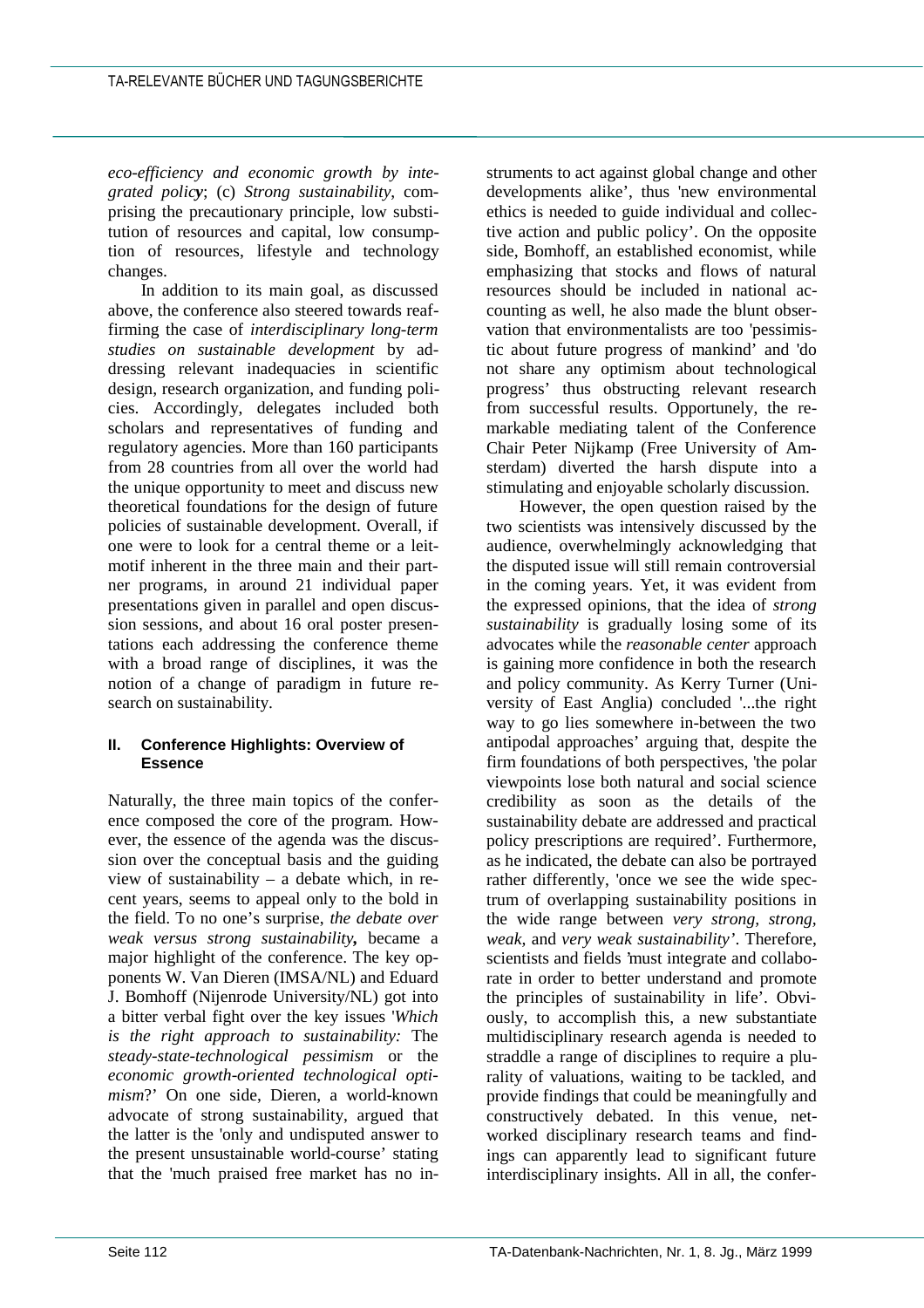ence amply demonstrated that the debate is alive, controversial, and enticingly challenging.

# The Two Main-Programs  $<sup>1</sup>$ </sup>

*HOME***:** The program's main aim was to develop and apply the concepts, operational approaches and instruments relevant for the diagnosis and evaluation of household metabolism in a complex Western society, in the case illustrated by the Netherlands. Since this type of household metabolism is not expected to be sustainable nor qualitatively acceptable, *HOME* also investigated the changes necessary to household metabolism that does comply with these characteristics. Altogether, it became apparent at the meeting that the issue of resource use by households has attracted a considerable attention in recent studies but it's been mostly European researchers so far who have applied the household metabolism concept to identify pressure points and potentially unsustainable trends in resources usage. In this respect, the *HOME* project, as pointed out by the reviewers, had accomplished considerable results. In addition, its success was largely due to the integrative approach to the reduction of resources use of households involving the consideration of institutional, economic, and psychological constraints in addition to biophysical impediments.

To summarize briefly, as demonstrated by *HOME* and the 6 individual papers in the subprogram, recent household management research has made serious attempts to incorporate the human dimension, focusing on the important role of household values and personal behavior, consumer's role and involvement, and the issue of engaged consumption. Here are some of the main points raised at the conference by both presenters and reviewers:

- Household values and personal behavior are critical elements of sustainable consumption and friendly environmental behavior;
- Quantification of household flows is an important step to evaluating consumers' impacts on the environment;
- Consumers' role should be considered in relationship to the role of producers and distributors;
- Greater involvement of citizen-consumers is needed to actively direct production and marketing policies in utility supply systems and waste services, particularly in urban areas;
- Consumers' involvement should be seen in: (a) normative and functional view, (b) use involvement, and (c) sub-political involvement;
- Success factors of sustainable citizens' consumption need to be identified to assist future policy efforts;
- In domestic consumption of energy and water, consumers should change from captive to authoritative actors;
- Domestic consumption has public underpinning therefore public policies should provide for sustainable household management;
- Political instruments have a great potential to reinforce or improve the lever effect of engaged consumption;
- Eco-team programs can be efficient tools in pursuing sustainable household behavioral changes and perceived behavioral control and habit;
- Green households are promising alternatives to achieve change in consumption patterns of individuals and households. In this regard, the focus should be placed on changing unsustainable patterns of consumer energy uses;
- Both, technological and behavioral changes are required in household energy use to achieve sustainability in household management.

In the policy arena, it was further emphasized that sustainable household management and responsible consumption should become key elements of future sustainable development policies. To achieve sustainable household behavior, adequate implementation settings must be therefore developed. Overall assessment of *HOME* indicated one of its greatest advantage – placing the social science in the lead of household management studies. Most importantly, it was emphasized that the social and the institutional factors convey a tremendous potential for change. Therefore they should be more vigorously examined and seriously considered in future research and policies for sustainable de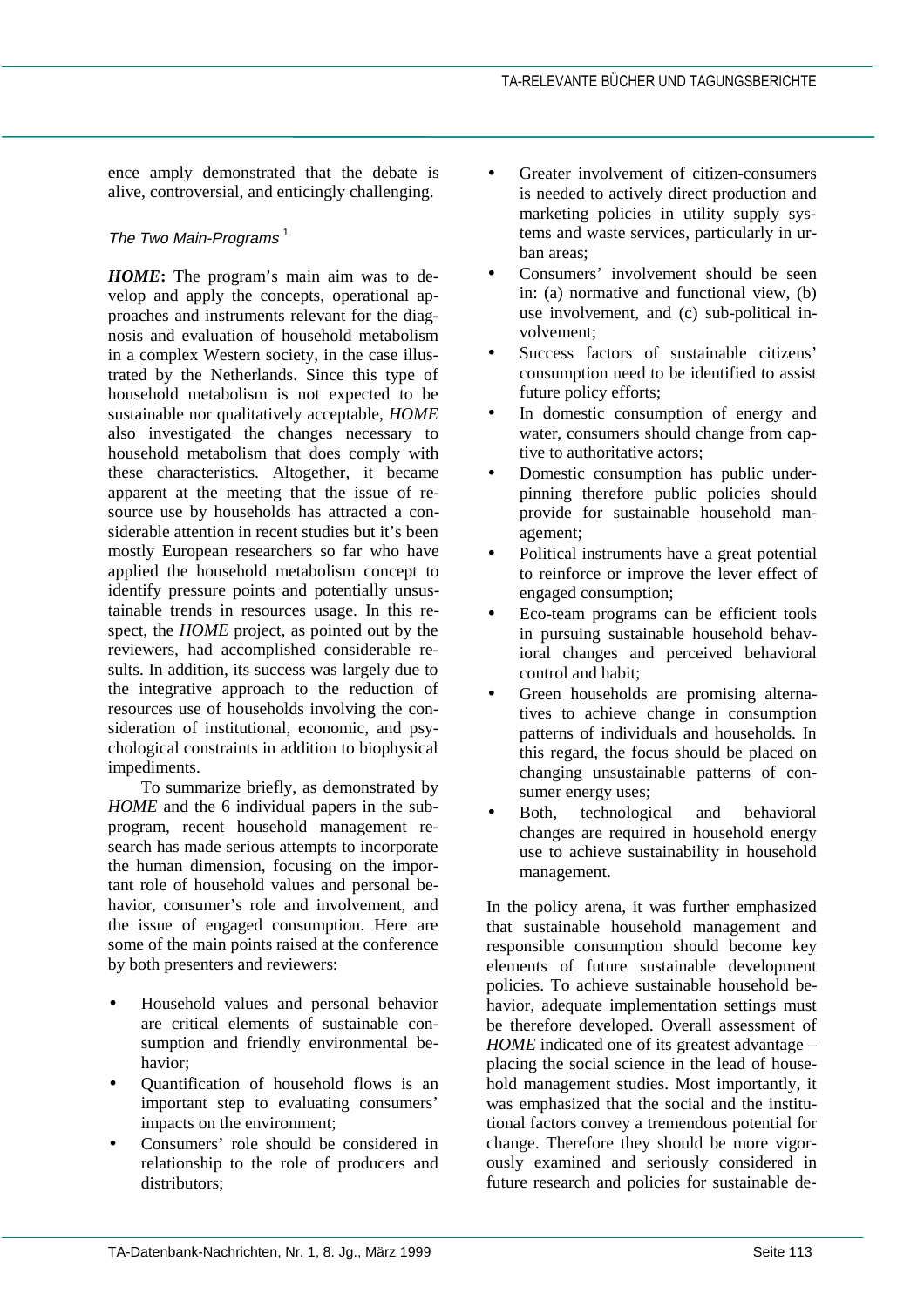velopment. In this context, future household management policies should stimulate use of less resourceful incentives including behavior, technologies, and policy simulations. To test results and enhance current approaches, there is obviously a need that similar programs be conducted in other countries and different regional settings.

*METAL***:** The program examined the metal flows in the economy and environment of the Netherlands, looking at cadmium, copper, lead and zinc, in particular. The housing sector and agriculture were in the main focus of the study where major pollution problems were identified. Based on an extensive inventory of metal flows and stocks and the formulation of a comprehensive set of indicators, the project built several types of models, including accounting schemes and balancing procedures, steady state models and dynamic state models, to simulate flows of metals and interactions for several years. The models covered both, the economy (in monetary and physical terms) and environment (analysis of environmental flows). In order to: (a) diminish the complexity of the investigated problems, (b) focus within the program, (c) assure compatibility between the studies, and (d) to translate research findings into policy relevant terms, specific indicators for: (a) fate, (b) risks, and (c) management of metals were formulated as well. The outcomes of the project reflected base indicators: (a) The fate of each targeted metal was defined and its mobility traced, (b) Emissions were compared with existing regulatory standards, (b) Risk ratio was calculated and the levels of toxicity for humans, water and land were calculated. Accordingly, implementation strategies were formulated in three main directions: (a) Lower inflows by increasing life span, recycling, and reduction of trace inflows, (b) Delay of outflows by increasing re-use of materials with traces, and (c) Control of outflows by immobilization of waste primarily.

The foreign *partner project Material Flows Through Vienna* examined the inflows, stocks, and outflows of water, construction materials, air and energy in the Austrian capital. Using *a Material Flow Analysis* (MFA), the project developed scenario models for the flow and accumulation of metals in the city. With the help of the model, the impacts of various social and economic developments on the materials management system were forecasted. Hence, the project provided a valuable policy contribution supplying information on possible problem shifts in flows of materials in Vienna thus serving for the long-term planning of the big city. Above all, as implied by the project, it was concluded that, today, in the pursuit of sustainable regional development strategies, the focus should shift from the environment to the more troublesome domain of the anthroposphere. To accomplish the change, decision-makers must become familiar with the idea of urban metabolism. In this, *MFA* can serve as a powerful management tool to assist actors finding a common policy platform for effective solutions.

Though both reviewers and participants indicated that the program has several important weaknesses, they also acknowledged that *METAL* has a number of methodological and policy merits which can endure further research in the field. Following is a summary of the main conclusions deriving from the project:

- *MFA* can be a powerful tool for the analysis of metabolic processes of the regions: It can be used to assess both flows and stocks of materials in the anthroposphere and trace flows and design final sinks for materials;
- *MFA* has the potential to visualize the complex regional metabolisms, thus allowing objective discussions over environmental and resource policy measures;
- To achieve sustainable regional management of material flows and accumulations both accumulation of goods and substances should be considered;
- To utilize stocks in urban areas appropriate infrastructure needs to be developed;
- New resource utilization strategies are needed to utilize accumulated stocks in urban areas;
- Material stocks should be included and considered in national accounts: A system of materials accounting should be established to supplement the national accounting systems;
- Material Management Offices should replace existing Environmental Protection Departments of city and regional administrations;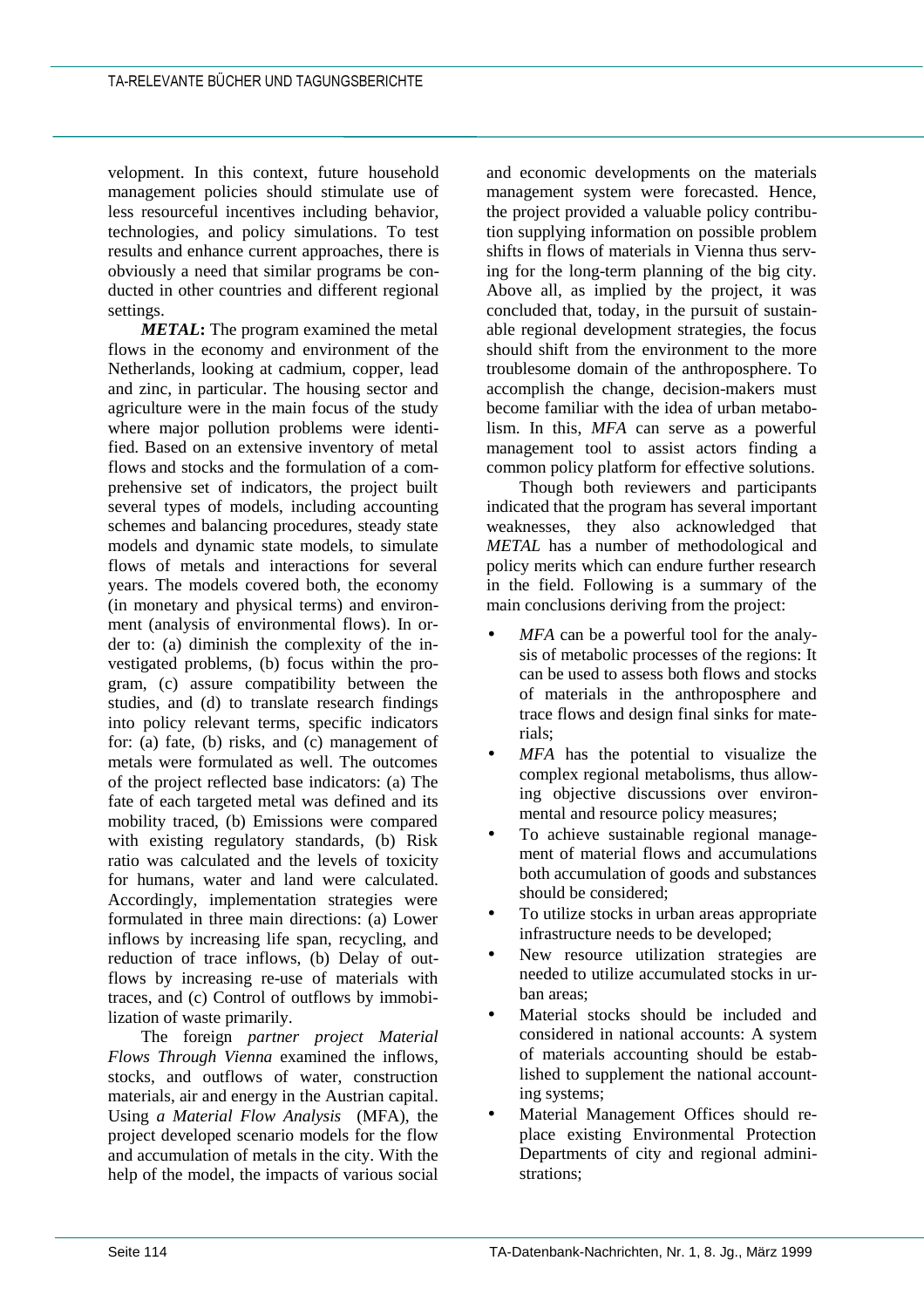- National, regional, and global measures for resource protection should be integrated based on *MFA*;
- Compilation of statistical data in the future should be directed towards aiding *MFA*: A dada base system should be developed to systematize collection and use of data on all levels;
- *Substance Flow Analysis*, *Life Cycle Analysis*, and *Economic Equilibrium Analysis* should be seen as complements (rather than substitutes) to material flow modeling;
- New modes of product use, such as *renting* or *sharing*, *intensification of use* and *useful life extension*, and *a prolongation of the products' useful life* (by way of up-grading and repair) appear to be potentially fruitful policy approaches of future product utilization modes.

To summarize, the program was acclaimed for: (a) Setting up normative goals for managing pollution emissions*,* (b) Building up material flow management models, (c) Accounting for material flows and accumulations within a rigorous scientific framework and a long look into the future, and (d) Offering several practical policy solutions (e.g., Store heavy metals as an alternative to sustainable development as 'closing life cycles is not necessarily the only and single choice in urban material flows management').

However, reviewers and participants raised several critical points deserving a further attention in the field: (a) In addition to accumulation of stocks, *MFA* should also account for substance mobility and the level of exposure of accumulated substances in terms of impacts on environment, society, human health, and the economy, (b) Harmonized pollutant standards should be used for both air and soils to assess health risks from accumulation of metals, (c) Future *Sustainable Material Management (SMM)* research should focus on formulating an uniform definition of *SMM* and developing a system of indicators to assess implementation, (d) Analysis to support *SMM* should be oriented towards developing strategies for: (i) resource efficiency (factor 4-10), (ii) substitution and control of hazardous materials, (iii) shift towards renewable inputs and, (iv) sufficiency of consumption. Finally, *SMM* R&D should extend towards an integrated *Sustainable Resource Management* (*SRM*) to go beyond management of material flows and recycling of wastes and consider accumulation of stocks and nature of substances.

### **III. Outcomes and Recommendations: What Did We Learn?**

As widely acknowledged by the participants, the Amsterdam conference was a delightful experience for everyone attending the meetings both from a scientific perspective and networking opportunities. The conference posed new challenges to the attendants and inspired many to pursue new directions and ideas in their future research. The lively discussions at the meetings indicated that we can expect an even richer, long term scientific harvest from future research in the field of sustainable development. While specific points relating to the three sub-programs were explored in detail during the three working sessions, a selection of plenary discussion's highlights deserves a special attention.

# 1. Organization of Conference

Most importantly, the conference manifested the significance of undertaking interdisciplinary research in the pursuit of sustainable development. It also confirmed the leading role of the Dutch science and academic community in the field. Furthermore, it demonstrated the strong level of commitment of the Dutch government to promote sustainable development on various levels. Finally, the conference showed the accomplishments of the Dutch society in adopting sustainable behavior and life style patterns in multiple directions. From conceptual framework perspectives, it also became apparent that environmental policies in The Netherlands are gradually shifting from reflecting the *egalitarian approach* (strong sustainability) to more flexible policies embracing the *hierachist perspective* (nature is tolerant within limits): Guiding current Dutch policies is the view that economic development can be combined with social responsibility and environmental sustainability. Overall, by building on a far ranging history of previous efforts and activi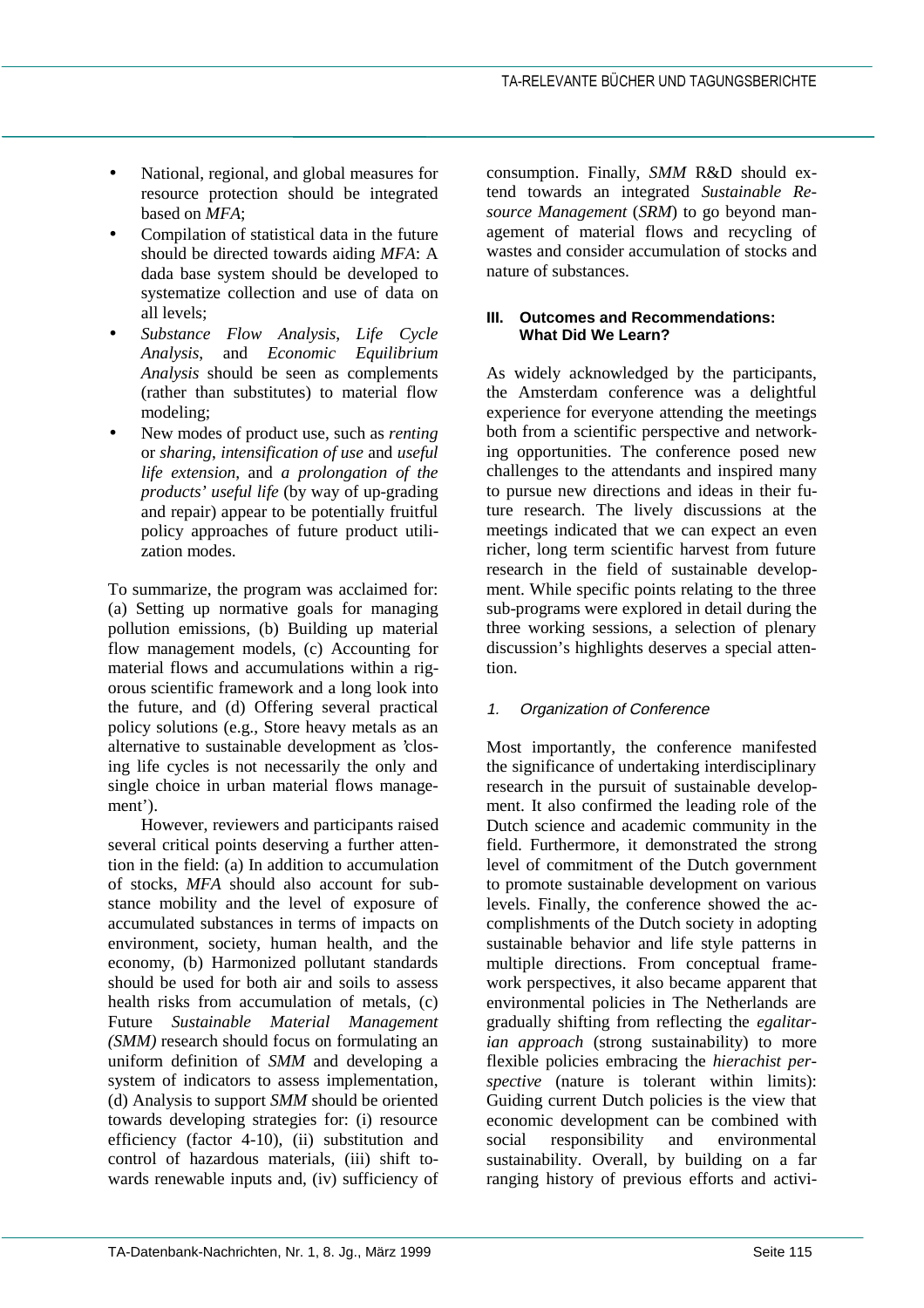ties, the conference was a major contribution to the capacity building process in The Netherlands. In this regard, the attention of both the academic and policy-making communities was attracted on the importance of the institutionalization of sustainable development efforts in the future. However, to secure effective implementation, more transparency of information revealed by government agencies to the public will be critically required.

## 2. Substance of Conference

In all, the Amsterdam conference provided a forum to assess the progress of several on-going projects on sustainable household management, sustainable material management, and river basin management, identify emerging problems and exploring solutions for those problems. A critical evaluation of the type of modeling that integrates behavioral, economic and environmental aspects of sustainable development research was also offered. Some key scientific, structural, and organizational problems of the implementation of sustainable development policies were identified. Attempts were made to look into the future and to outline the outlook of research and implementation activities in the next century. Priority research and policy areas were mapped out as well. While almost all discussions were pervaded by lightmotif considerations, an explicit demand was expressed to explore new tools for policy implementation. Central to this would be a reconsideration of the role of the scientists. Active partnerships with private partners and policy makers would be of pivotal importance in the future.

With regard to the *integration of human dimensions*, it was made clear that research done so far involves more environmental and economic valuation and less cultural, social, psychological and behavioral aspects, and the quality of nature/society relations. While the latter aspects are difficult to assess, they were nevertheless esteemed to be of pivotal importance. In this respect, the conference clearly prioritized the role of the social science in future work on sustainable development. To accomplish this, better methodologies must be developed including some for the extrapolation of human behavior in the future while considering various impact factors. In the same con-

text, peoples' intentions, attitudes, habits, behavior control, social norms and personal norms should also be accounted for. To conclude, history, psychology, demography, and cultural sciences should become equally important as environmental sciences, economics, and engineering in research on sustainability. Furthermore, future studies should also deal with the time frame of environmental changes posing the question: *Should we care about the impacts and the consequences of our doings now or, in 500 years the new technologies will take care of the problems that present practices create?*

Further, it can be pointed out as well, that the conference had several *theoretical, conceptual, and methodological accomplishments.* To start, it was emphasized that the concept of *sustainability,* like *peace* or *justice,* is so general and fundamental to our humanity that one would have difficulties arguing against it in principle. However, its translation and operationalization into practice has been, so far, rather limited – a fact not cheerful but inspiring. Yet, conference attendees were pleased to learn about new thresholds in the areas discussed. Besides, it was further deliberated that the concept of sustainability can be placed in the context of *cultural theory of risk*. Thus one can speak of (a) *hierarchist* (moderate sustainability), (b) *egalitarian* (strong sustainability), and (c) *individual* (weak sustainability) *perspectives*. It was also implied that the use of the sustainability concept depends on the values and beliefs shared within each society which ultimately puts the sustainability problems into the domain of politics. For policy-makers it was reassuring to hear that there are explicit *tradeoffs between fairness and efficiency* which they should wisely consider in the decision-making processes. To assist the latter, it was underlined that future research priorities should be put on *multidisciplinary modeling* which should account for material stocks as well. A notion was made also that end-of-the-pipe technologies are still important in pollution prevention practices but way not enough to deal with pollution problems in the long run.

With regard to priorities in research agendas, it was quite clear from what was said that there are still differences in research emphasis between the European, focusing on material flows and stock, and US scholars, emphasizing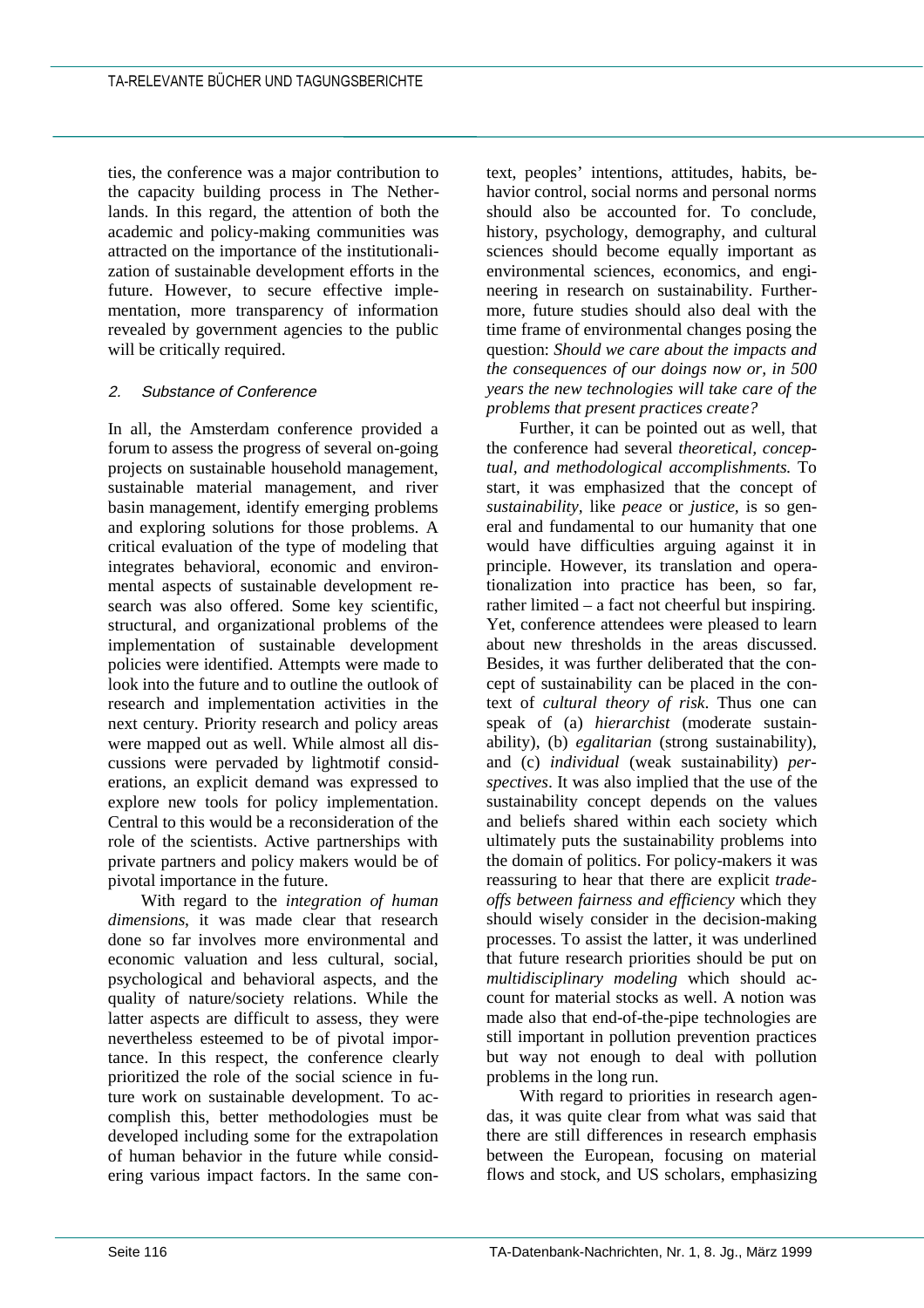on risk and cost-benefit issues primarily. To enhance compatibility and promote future research, some shifts are obviously needed in the agendas of the two communities.

### 3. Implementation and Dissemination: Insights of use of results by policy-makers

Though generally not so fruitful on policy prescriptions and implementation techniques, a step ahead was still made in several directions. Major conclusions here include: (a) Quantitative measures are yardsticks in practical solutions, (b) Cost efficiency methods should give way to cost benefit analysis, (c) Eco-efficiency must become a key incentive for future policies, (d) Future research and policy measures should account for the main risks of the well-being of both humans and ecosystems, (d) New framework conditions and more intensive funding are needed for the development of innovative policy approaches. In this, the role of the funder will be decisive.

Among the key issues that were discussed, a special concern was given to the importance of *communication and networking between the various actors* of sustainable development. It was recognized that the latter is a rapidly growing research field and is remarkably comprehensive, interdisciplinary and still riddled with many unresolved problems. It is not suprising, therefore, that many researchers of all ages are fascinated by it. Nowadays, sustainable development issues are receiving a growing attention even among the general public. Decision-makers and politician rightly ask *'How to achieve the desired goals?*' In this respect, the issue of connectivity, efficiency, and (avoidance of) duplication will be central to the success of future research efforts. Having gathered more than 160 scientists from various parts of the world, the Amsterdam conference was clearly very successful in establishing new links between scientists working in interrelated research areas with partly overlapping interests. It provided an excellent opportunity for exchange of information between academics and scientists, policy-makers, and experts about goals, intentions, methods and tools in the target areas.

Despite its numerous merits, the Amsterdam conference had *few significant weaknesses*, among which the most important was the lack

of working policy measures to assist implementation efforts in the discussed fields. Also, little was done to link problems and solutions to respective institutions and players. Behavioral patterns and practices were mostly examined at the individual level failing to look at the entire social system with its complex structure. Overall, the presenters provided limited policy analysis and implementation instruments. The prescribed policy interventions were general and sometimes vague. Further, the organizers of the conference were criticized for failing to provide the audience with information on similar projects elsewhere. Printed papers and other hand out materials were also scanty.

#### 4. Major Recommendations, deriving from the Conference: What will the conference inspire for?

The conference ended with a discussion of what has been overlooked to date and what should be done to overcome deficits in current research and policy efforts in the discussed areas. It was emphasized that theory-oriented experimentation should give way to policy-oriented research. To assist this, a new theory-based policy framework should be developed. Future policy research should include participative design of policy scenarios considering development trends, time-scales, and temporal discounting of study factors. Ultimately, the policy models should be simple to allow successful implementation. Overall, it was made explicit that research programs should be viewed as interventions in society's innovation capacity. Multidisciplinary approaches have to become leading in dealing with the complex issues of sustainable development. In addition, the conference also called for involving multidisciplinary training in academic institutions. At the end, summarizing the general baseline of the conference, the chair closed the plenary session by stating that multidisciplinary policy-oriented research programs require substantial amount of time, efforts, and money, therefore, joint efforts are essential for their success.

## **IV. Conclusion**

Sustainable development research has achieved a great and visible progress in recent years. It is,